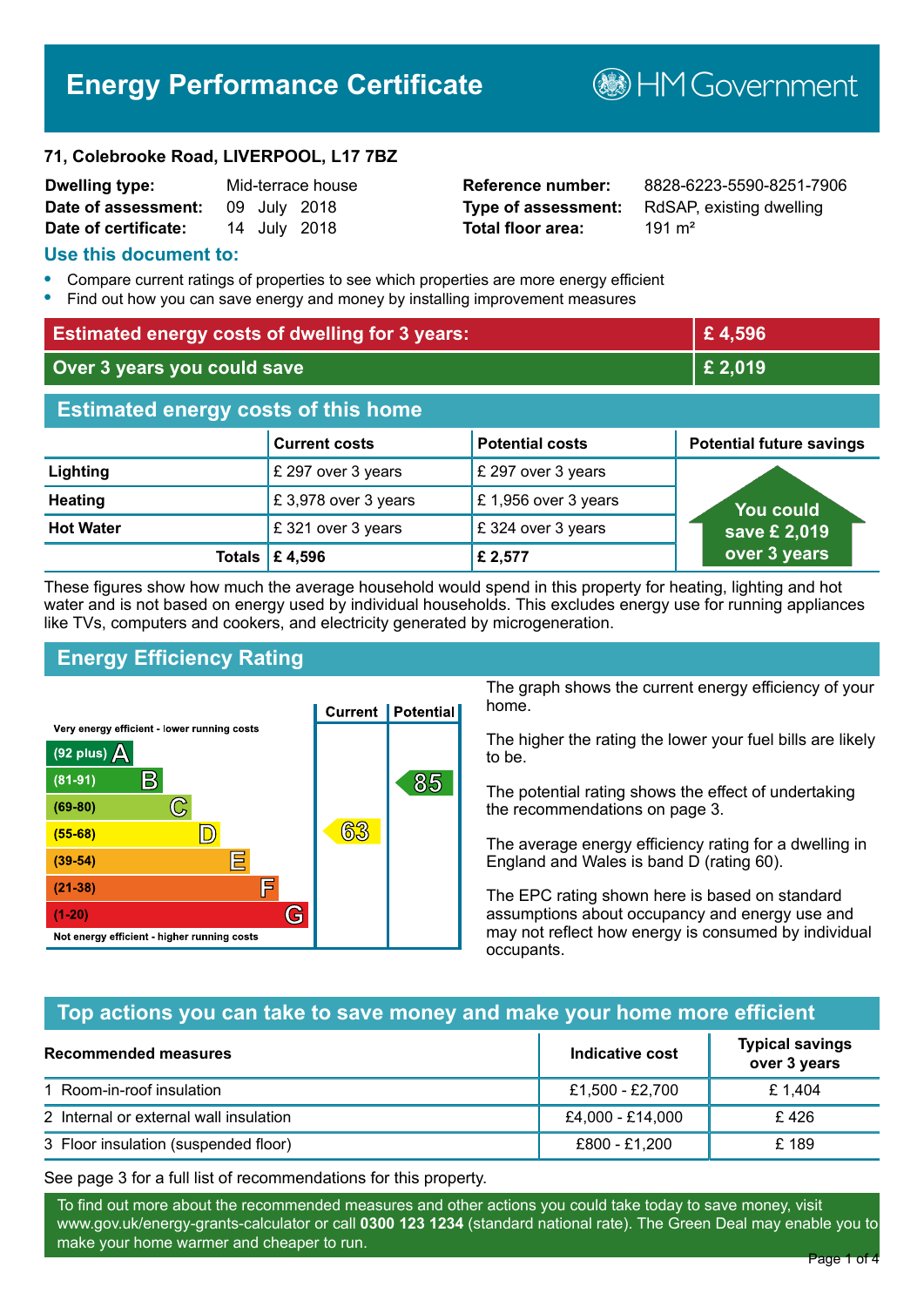#### 71, Colebrooke Road, LIVERPOOL, L17 7BZ 14 July 2018 RRN: 8828-6223-5590-8251-7906

**Energy Performance Certificate**

#### **Summary of this home's energy performance related features**

| <b>Element</b>        | <b>Description</b>                             | <b>Energy Efficiency</b> |
|-----------------------|------------------------------------------------|--------------------------|
| Walls                 | Solid brick, as built, no insulation (assumed) | *****                    |
| Roof                  | Roof room(s), no insulation (assumed)          | *****                    |
| Floor                 | Suspended, no insulation (assumed)             |                          |
| Windows               | Fully double glazed                            | ★★★★☆                    |
| Main heating          | Boiler and radiators, mains gas                | ★★★★☆                    |
| Main heating controls | Programmer, room thermostat and TRVs           | ★★★★☆                    |
| Secondary heating     | None                                           |                          |
| Hot water             | From main system                               | ★★★★☆                    |
| Lighting              | Low energy lighting in all fixed outlets       | *****                    |

Current primary energy use per square metre of floor area: 226 kWh/m² per year

The assessment does not take into consideration the physical condition of any element. 'Assumed' means that the insulation could not be inspected and an assumption has been made in the methodology based on age and type of construction.

#### **Low and zero carbon energy sources**

Low and zero carbon energy sources are sources of energy that release either very little or no carbon dioxide into the atmosphere when they are used. Installing these sources may help reduce energy bills as well as cutting carbon. There are none provided for this home.

# **Your home's heat demand**

For most homes, the vast majority of energy costs derive from heating the home. Where applicable, this table shows the energy that could be saved in this property by insulating the loft and walls, based on typical energy use (shown within brackets as it is a reduction in energy use).

| <b>Heat demand</b>           | <b>Existing dwelling</b> | Impact of loft<br>insulation | Impact of cavity<br>wall insulation | Impact of solid<br>wall insulation |
|------------------------------|--------------------------|------------------------------|-------------------------------------|------------------------------------|
| Space heating (kWh per year) | 27.583                   | (631)                        | N/A                                 | (2,657)                            |
| Water heating (kWh per year) | 2,343                    |                              |                                     |                                    |

You could receive Renewable Heat Incentive (RHI) payments and help reduce carbon emissions by replacing your existing heating system with one that generates renewable heat, subject to meeting minimum energy efficiency requirements. The estimated energy required for space and water heating will form the basis of the payments. For more information, search for the domestic RHI on the www.gov.uk website.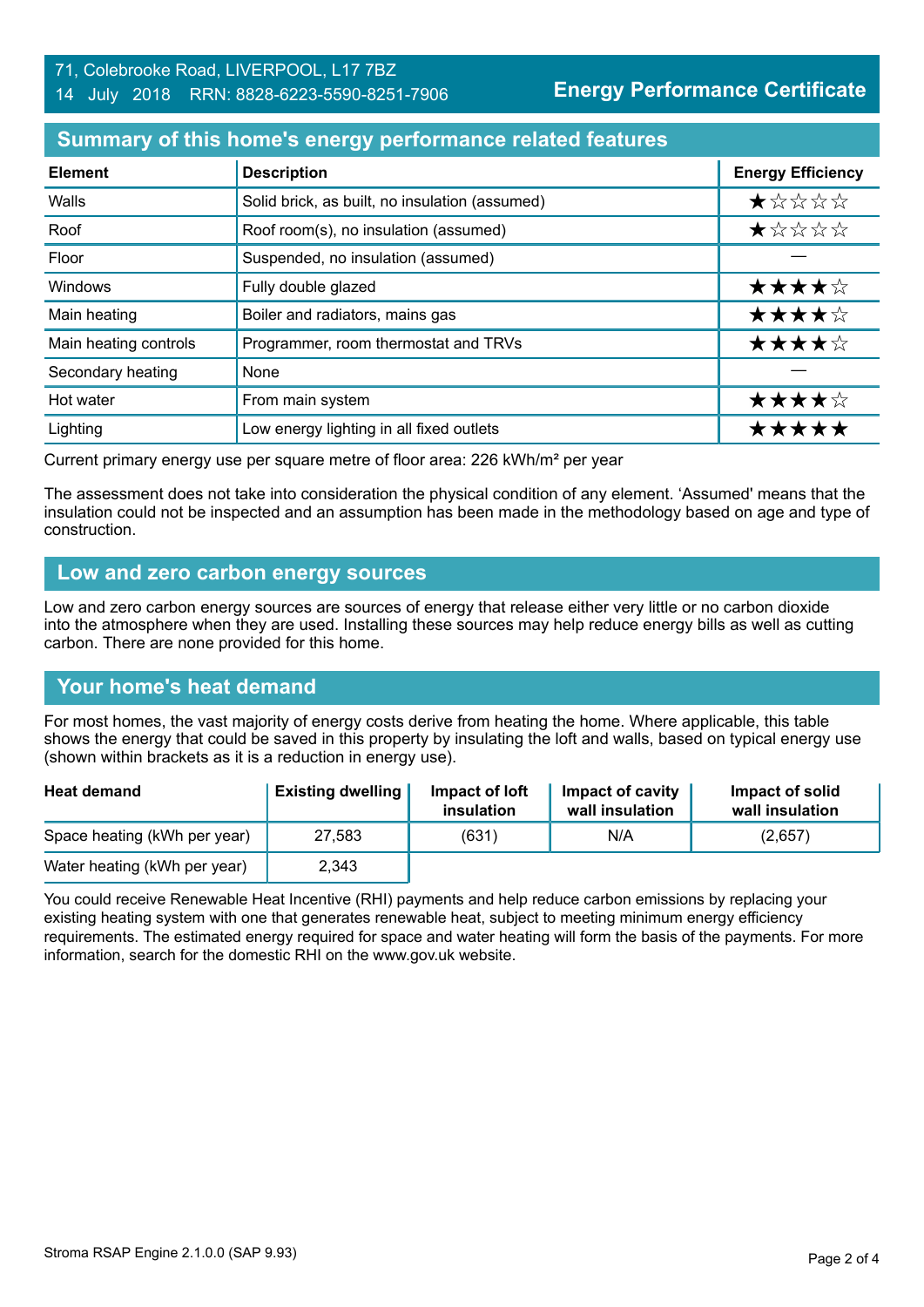#### 71, Colebrooke Road, LIVERPOOL, L17 7BZ 14 July 2018 RRN: 8828-6223-5590-8251-7906

#### **Recommendations**

The measures below will improve the energy performance of your dwelling. The performance ratings after improvements listed below are cumulative; that is, they assume the improvements have been installed in the order that they appear in the table. Further information about the recommended measures and other simple actions you could take today to save money is available at www.gov.uk/energy-grants-calculator. Before installing measures, you should make sure you have secured the appropriate permissions, where necessary. Such permissions might include permission from your landlord (if you are a tenant) or approval under Building Regulations for certain types of work.

| <b>Recommended measures</b>          | Indicative cost  | <b>Typical savings</b><br>per year | <b>Rating after</b><br>improvement |
|--------------------------------------|------------------|------------------------------------|------------------------------------|
| Room-in-roof insulation              | £1,500 - £2,700  | £468                               | C74                                |
| Internal or external wall insulation | £4,000 - £14,000 | £ 142                              | C78                                |
| Floor insulation (suspended floor)   | £800 - £1,200    | £63                                | C79                                |
| Solar photovoltaic panels, 2.5 kWp   | £5,000 - £8,000  | £ 296                              | <b>B85</b>                         |

# **Opportunity to benefit from a Green Deal on this property**

Green Deal Finance allows you to pay for some of the cost of your improvements in instalments under a Green Deal Plan (note that this is a credit agreement, but with instalments being added to the electricity bill for the property). The availability of a Green Deal Plan will depend upon your financial circumstances. There is a limit to how much Green Deal Finance can be used, which is determined by how much energy the improvements are estimated to **save** for a 'typical household'.

You may be able to obtain support towards repairs or replacements of heating systems and/or basic insulation measures, if you are in receipt of qualifying benefits or tax credits. To learn more about this scheme and the rules about eligibility, call the Energy Saving Advice Service on **0300 123 1234** for England and Wales.